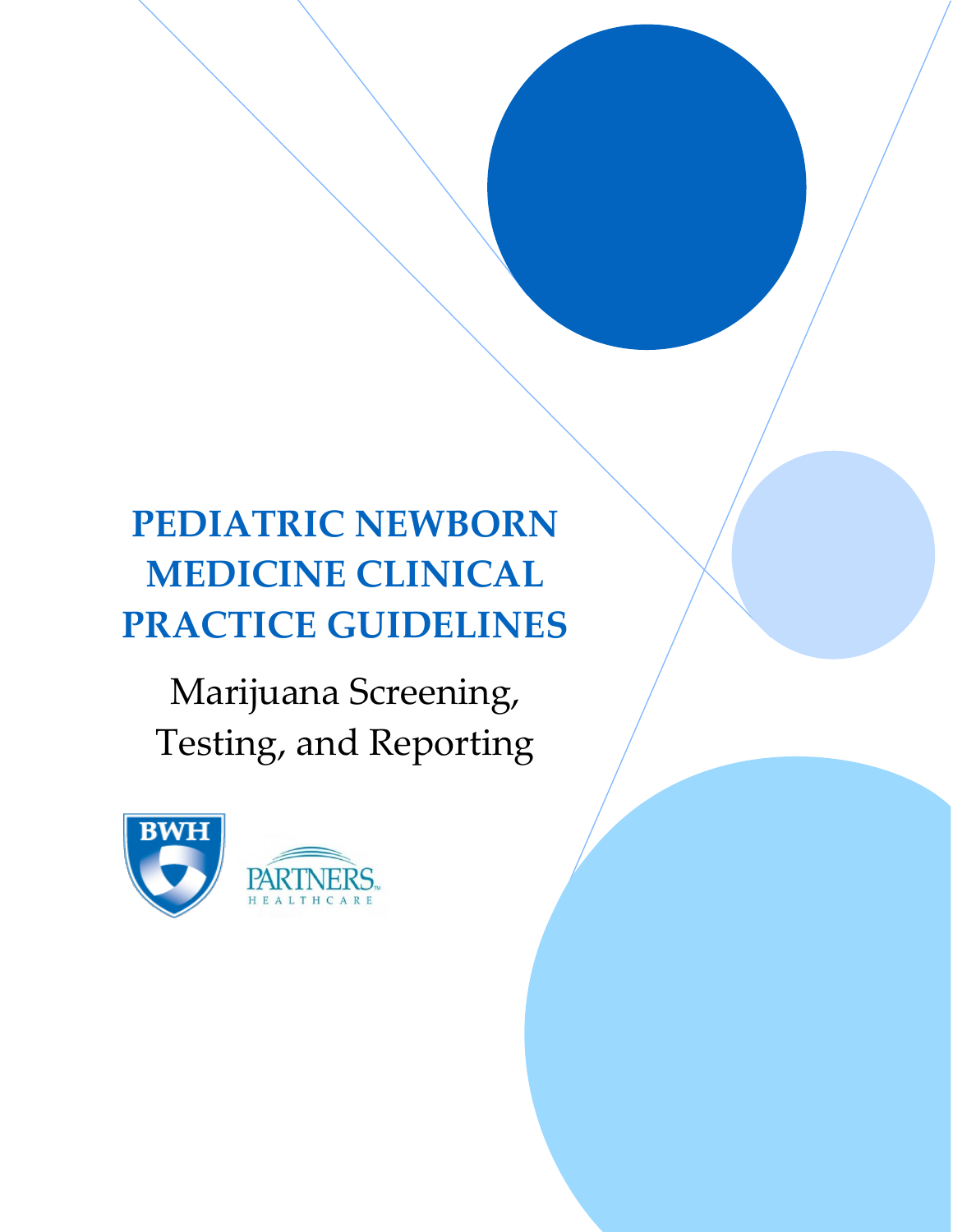

| <b>Clinical Guideline</b> | Marijuana Screening, Testing, and Reporting                                                                                              |
|---------------------------|------------------------------------------------------------------------------------------------------------------------------------------|
| <b>Name</b>               |                                                                                                                                          |
| <b>Effective Date</b>     | August 12, 2019                                                                                                                          |
| <b>Approved By</b>        | Department of Pediatric Newborn Medicine Clinical Practice<br>Council<br><b>CWN PPG</b><br>BWH SPP Steering<br>Nurse Executive Board/CNO |

All CPGs will rely on th[e NICU Nursing Standards of Care.](http://www.bwhpikenotes.org/policies/Nursing/CWN_Clinical_Practice_Manual/NICU/NICU_Standards.pdf) All relevant nursing PPGs are listed below.

[WNH B.9 Infant Feeding](https://hospitalpolicies.ellucid.com/documents/view/9605/active/)

[WNH S.5 Identification-Referrals of Obstetric Patients and/or Infants to Social Work](https://hospitalpolicies.ellucid.com/documents/view/3313/active/)

### **Points of Emphasis**

Marijuana use is currently legal in the Commonwealth of Massachusetts for persons 21 years of age and older but there are still significant concerns and uncertainties regarding the impact of maternal cannabis use on the fetus and newborn

A BWH multidisciplinary group including nurses, physicians, and social workers has agreed upon the following approach to screening for prenatal marijuana use, toxin screening in the newborn, and reporting of associated concerns to the Massachusetts Department of Children and Families (DCF). As with all care, these criteria are only meant as general guidance and do not substitute for clinical judgment based on the particular circumstances of an individual case.

# **1. All mothers are asked about substance use during the pregnancy as part of the history portion of the initial pediatric evaluation of the newborn.**

# **2. Criteria for ordering toxicology screen (with reflex confirmatory testing) to assess impact and exposure in infants with known ongoing maternal marijuana use:**

- Known heavy use of marijuana throughout pregnancy (reasonable concern for consequent impaired functioning)
- Positive tox screens for other substances during pregnancy
- Limited prenatal care (< 5 visits)
- Observed and documented concern for patient ability to process information and follow nursing/ and medical recommendations including refusal of crucial interventions for baby or unsafe care practices
- Other children not in mother's custody
- Poor supports and refusal of supportive services as assessed by hospital social worker
- Active safety concerns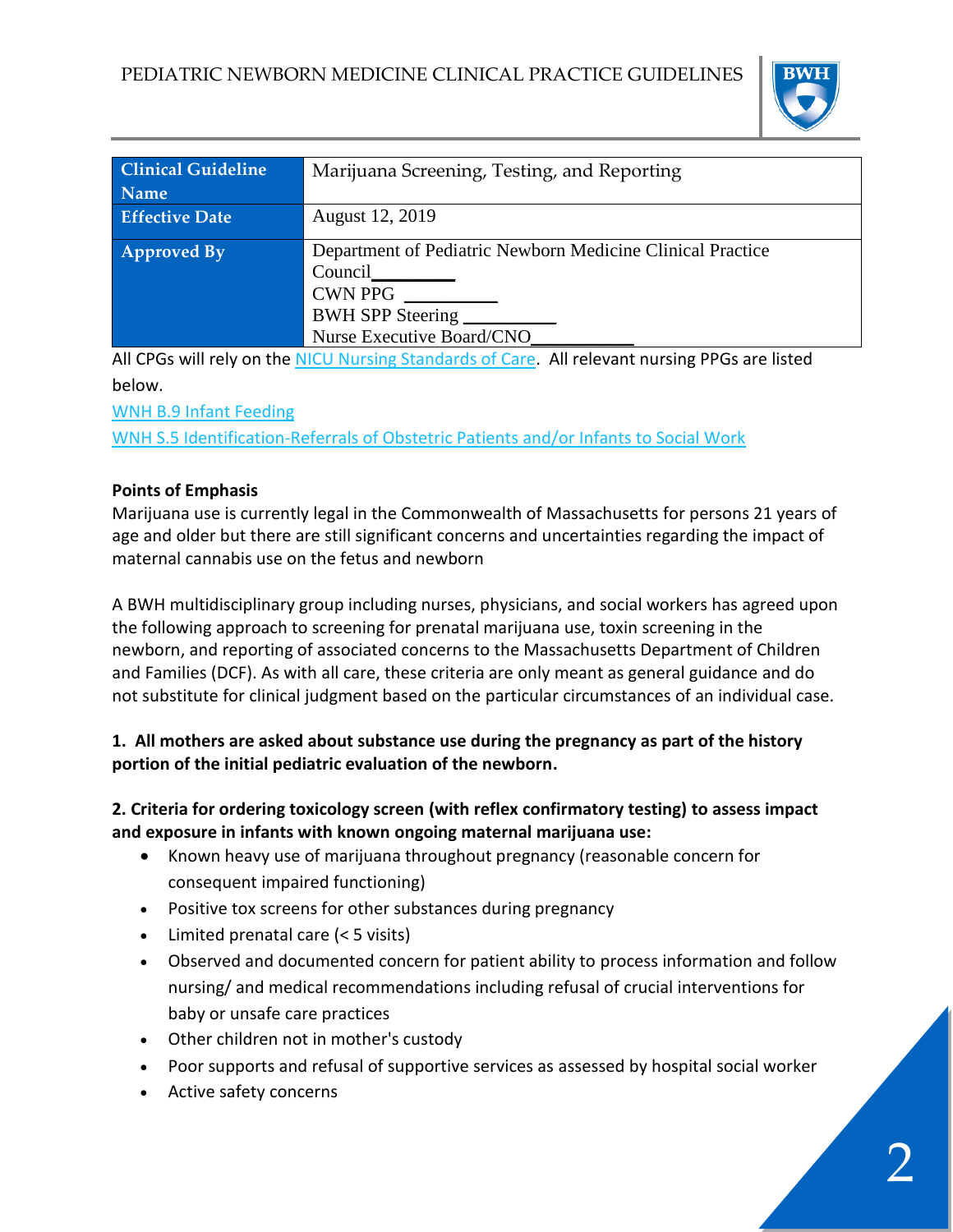

## **3. All positive toxicology testing must be reported to DCF by filing a 51A report.**

**4. A positive maternal toxin screen for marijuana is not an absolute contraindication to breastfeeding or use of the mother's breast milk. All mothers with a history of marijuana use should be counseled regarding the risks to children of marijuana exposure, including:**

- Possible negative impact on development
- Possible concentration of marijuana in breast milk due to its lipophilic nature
- The dangers of impaired judgment if caring for a child while using marijuana
- The dangers of exposure of children to secondhand smoke
- The risks associated with access to marijuana products by children
- For more information, see the BWH Fetal Care Clinic's Cannabis Pregnancy and Breastfeeding counseling sheet: [Pregnancy and Breastfeeding Counseling Sheets](http://www.bwhpikenotes.org/Departments_Centers/NewbornMedicine_NICU/Fetal%20Care%20Program/Drug%20Exposure.aspx)

### **Written informational handouts are available to assist in educating patients**

### **Centers for Disease Control and Prevention** resources:

ENGLISH: <https://www.cdc.gov/marijuana/pdf/Marijuana-Pregnancy-H.pdf>

SPANISH: [https://www.cdc.gov/marijuana/spanish/factsheets/embarazo.html#](https://www.cdc.gov/marijuana/spanish/factsheets/embarazo.html)

## **Boston Public Health Commission** resources:

ENGLISH: [http://www.bphc.org/whatwedo/outreach-education](http://www.bphc.org/whatwedo/outreach-education-training/Documents/General%20Information%20for%20Pregnant%20and%20Breastfeedning%20People%20and%20Marijuana%20BPHC%202019.pdf)[training/Documents/General%20Information%20for%20Pregnant%20and%20Breastfeedning%2](http://www.bphc.org/whatwedo/outreach-education-training/Documents/General%20Information%20for%20Pregnant%20and%20Breastfeedning%20People%20and%20Marijuana%20BPHC%202019.pdf) [0People%20and%20Marijuana%20BPHC%202019.pdf](http://www.bphc.org/whatwedo/outreach-education-training/Documents/General%20Information%20for%20Pregnant%20and%20Breastfeedning%20People%20and%20Marijuana%20BPHC%202019.pdf)

SPANISH: [http://www.bphc.org/whatwedo/outreach-education](http://www.bphc.org/whatwedo/outreach-education-training/Documents/General%20Information%20for%20Pregnant%20and%20Breastfeedning%20People%20and%20Marijuana%20BPHC%202019%20%20-%20Spanish.pdf)[training/Documents/General%20Information%20for%20Pregnant%20and%20Breastfeedning%2](http://www.bphc.org/whatwedo/outreach-education-training/Documents/General%20Information%20for%20Pregnant%20and%20Breastfeedning%20People%20and%20Marijuana%20BPHC%202019%20%20-%20Spanish.pdf) [0People%20and%20Marijuana%20BPHC%202019%20%20-%20Spanish.pdf](http://www.bphc.org/whatwedo/outreach-education-training/Documents/General%20Information%20for%20Pregnant%20and%20Breastfeedning%20People%20and%20Marijuana%20BPHC%202019%20%20-%20Spanish.pdf)

#### **Colorado Department of Public Health and Environment** resources (available in English, Spanish, Vietnamese, Korean, Chinese, Somali, and Arabic):

## <https://www.colorado.gov/pacific/cdphe/marijuana-fact-sheets>

#### **Reference**

1. Ryan SA et al Committee on Substance Use and Prevention, Section on Breastfeeding. Marijuana Use During Pregnancy and Breastfeeding: Implications for Neonatal and Childhood Outcomes. Pediatrics 142:3, September 2018:e20181889.